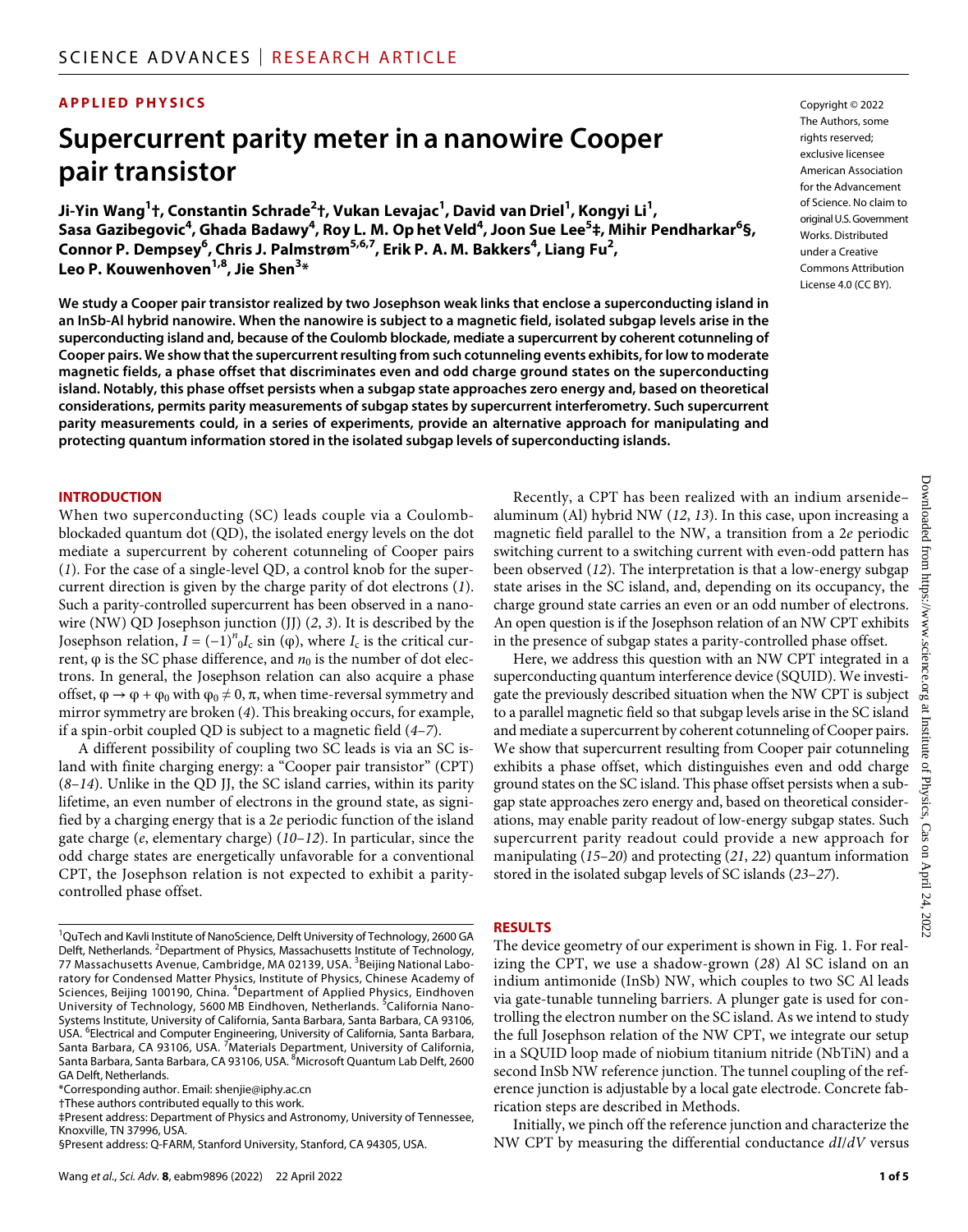

**Fig. 1. Sketch of the SQUID device.** (**A**) False-color micrograph of the measured NbTiN (green) SQUID device comprising an InSb-Al NW CPT in the right arm and an InSb nanowire reference junction in the left arm. Top gates (L, R, and REF) define tunable JJs, and a plunger gate (P) controls the electron number on the hybrid island. The InSb nanowires are **∼**100 nm in diameter, Al shell is **∼**10 nm in thickness, three junctions are ~150 nm in length, and the InSb-Al hybrid island is ~1 μm in length. (**B**) Cross sections along the lines shown in (A).

the source-drain voltage *V* and the plunger gate voltage *V*<sub>P</sub>. Our results are shown in Fig. 2A for zero and finite parallel magnetic fields *B*∥.

At zero magnetic field, we observe a pattern of Coulomb diamonds with sharp edges due to the weak island-lead coupling. Besides the Coulomb diamonds, which signify the importance of charging effects on the SC island, the zero-bias differential conductance exhibits 2*e* periodic oscillations, which implies the transport of Cooper pairs (see the inset curve in Fig. 2A). Furthermore, above an onset voltage  $V_{\text{onset}}$ , a 1*e* periodic modulation of the differential conductance appears, which marks the onset of quasiparticle transport. The charging energy,  $E_C$ , is estimated to be  $\sim$ 20 µeV from the 2*e* charge diamond at  $B_{\parallel} = 0$ , and the induced gap,  $\Delta_{\text{ind}}$ , is extracted to be ~50 μeV from onset of quasiparticle transport. The relation  $E_C < \Delta_{ind}$  is consistent with the condition for 2*e* periodicity of the Coulomb diamonds at zero field (*29*–*31*).

At finite magnetic fields, the aforementioned onset voltage for quasiparticle transport persists. However, below the onset voltage, the Coulomb diamonds split, resulting in an even-odd pattern. We attribute the appearance of this even-odd pattern to low-energy subgap states that form on the SC island. More specifically, the magnetic field induces a Zeeman splitting of spinful, odd-parity states and, thereby, reduces the minimum single-particle excitation energy in the NW CPT. As a result, odd-parity states can detach from the quasiparticle continuum and, because of their enhanced effective *g*-factor in comparison to the Al shell, form isolated levels below the SC gap (*12*, *32*).

Next, we investigate the subgap levels on the SC island in more detail. We lower the island-lead tunneling barriers and, with the reference junction still pinched off, measure the switching current  $I_{sw}$  as a function of the parallel magnetic field *B*∥ and plunger gate voltage *V*P. Our results are depicted in Fig. 2B. At zero magnetic field, the switching current exhibits a 2*e* periodic peak spacing implying that the SC island always carries an even number of electrons in its



**Fig. 2. Parity control with magnetic field.** (**A**) Differential conductance, *dI*/*dV*, versus source-drain voltage *V* and plunger gate voltage *V*<sub>P</sub>. At zero parallel magnetic field, the differential conductance shows a Coulomb diamond pattern with a 2*e* periodicity. At *B*|| = 100 mT, the 2*e* periodicity of the Coulomb diamonds lifts because of the appearance of an odd-parity charge ground state on the SC island. Inset curves show the differential conductance at zero bias. Black dotted lines mark the boundary of a 2*e* charge Coulomb diamond at  $B_{\parallel} = 0$  and the boundary of an even-parity Coulomb diamond at  $B_{\parallel}$  = 100 mT. (**B**) Top: Switching current,  $I_{sw}$ , versus parallel magnetic field  $B_{\parallel}$  and plunger gate voltage  $V_P$ . Bottom: Magnetic field dependence of the normalized even and odd peak spacings,  $S_e/(S_e + S_o)$  and  $S_o/(S_e + S_o)$ , showing a transition from a 2*e* periodicity to an even-odd pattern.

charge ground state (see also fig. S1A). The situation changes upon applying a parallel magnetic field. The magnetic field induces a splitting of the 2*e* periodic peaks, and, as a result, the switching current exhibits a peak spacing with an even-odd pattern (see also fig. S1B). Similar to the differential conductance, we attribute the appearance of this even-odd pattern to charge ground states with even and odd fermion parity on the SC island. Moreover, as shown in Fig. 2B, the extracted peak spacings oscillate as a function of applied magnetic field, as well as the plunger gate voltage, indicating either the anticrossing or the crossing of the lowest-energy subgap state with a second subgap state at higher energy (*30*, *31*).

We now open the reference junction and measure the NW CPT's full Josephson relation in the presence of low-energy subgap states. For the results presented here, we focus on the magnetic field strength  $B_{\parallel}$  = 170 mT and adopt a highly asymmetric SQUID configuration so that the phase drop occurs primarily across the NW CPT. Under these conditions, we apply a bias current  $I<sub>b</sub>$  and measure the voltage drop *V* across the SQUID as a function of the plunger gate voltage  $V_P$  and the flux  $\phi$  piercing through the SC loop. Figure 3 shows our measurement data, which we will now discuss in more detail.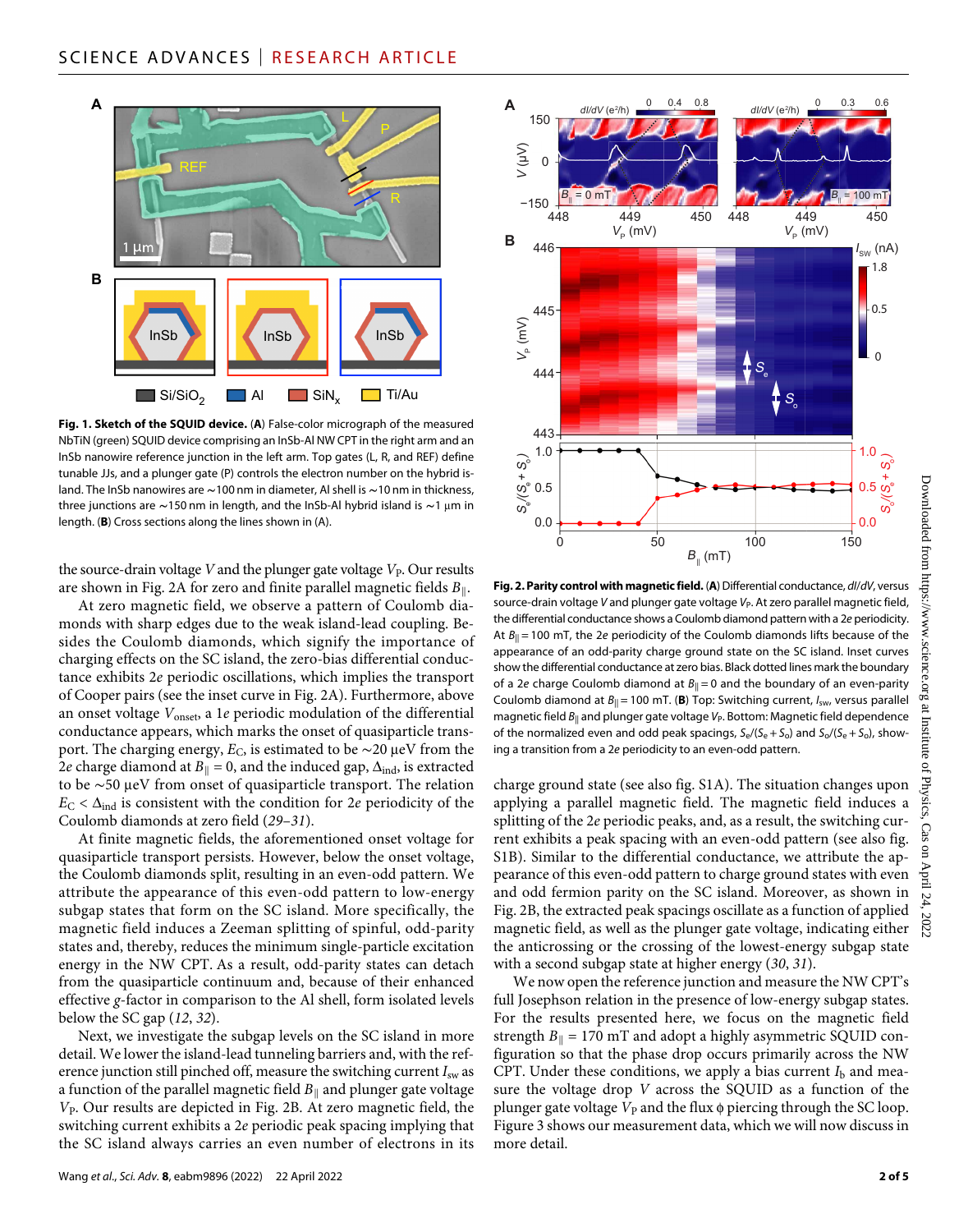

**Fig. 3. Superconducting phase difference between even and odd parities.** (**A**) Voltage drop *V* across the NW CPT versus applied bias current *I*b and plunger gate voltage *V*<sub>P</sub>, showing an even-odd pattern consistent with the appearance of low-energy subgap states at a parallel magnetic field  $B_{\parallel} = 170$  mT. (B) Voltage drop *V* as a function of the applied bias current *I*<sub>b</sub> and the flux  $\phi$  that pierces through the SQUID loop for the plunger gate voltages *V*<sub>P</sub> marked in (A). The fitted switching current *I<sub>sw</sub>* (yellow) displays a phase offset φ<sub>0</sub> that discriminates the even and odd charge parity sectors of the SC island. (C) Phase offset φ<sub>0</sub> (relative to the even Coulomb valleys) versus plunger gate voltage V<sub>P</sub>. The dashed lines do not represent data but are merely used for improving data visibility. In the range of plunger gate voltages shown here, the phase offset is insensitive.

Our main finding is that the Josephson relation of the NW CPT exhibits a substantial relative phase offset  $\varphi_0$  between Coulomb valleys of opposite charge parity. To determine this phase offset for the Coulomb valleys marked in Fig. 3A, we fit the switching current *I*sw as a function of the flux  $\phi$ . The fitted curves, shown in Fig. 3B, allow us to extract  $\varphi_0 \sim -1.24\pi$  and  $\varphi_0 \sim -1.31\pi$  for the first and second pairs of Coulomb valleys, respectively. For the remaining pairs, we find similar values for the phase offset, as summarized in Fig. 3C. Notably, the leftmost pair of data points in Fig. 3C shows that phase offset persists when the Coulomb peaks are close to a 1*e* spacing (see detailed analysis in fig. S2). Therefore, the phase offset facilitates charge parity readout even if a subgap state is close to zero energy.

Next, we discuss a possible mechanism for a parity-dependent phase offset. We introduce a model for the NW CPT, which comprises a mesoscopic SC island coupled to a pair of *s*-wave SC leads. In our model, we focus on the two lowest isolated subgap levels in the SC island,  $\pm \varepsilon_a$  and  $\pm \varepsilon_b$ , indicated by the peak spacing oscillation as a function of magnetic field and plunger gate in Fig. 2B. Here, we consider two types of cotunneling sequences:

1. In the first type of sequence, shown in Fig. 4A, the Cooper pair splits so that one electron tunnels via  $\pm \varepsilon_a$ , while the other electron tunnels via  $\pm \varepsilon_b$ . For such a two-level sequence, the corresponding supercurrent contribution acquires a prefactor given by the SC island charge parity, (−1)*<sup>n</sup>* 0. This parity prefactor is analogous to the parity prefactor appearing in the Josephson relation of a QD JJ, where Cooper pairs tunnel via two dot levels with opposite spin polarization (*1*).

2. In the second type of sequence, shown in Fig. 4B, both Cooper pair electrons tunnel via either  $\pm \varepsilon_a$  or  $\pm \varepsilon_b$ . For such a single-level sequence, each of the two electrons contributes a prefactor given by the parity of  $\pm \varepsilon_a$  or  $\pm \varepsilon_b$ . In particular, since the same parity prefactor appears twice in the sequence, it squares to one. Consequently,



**Fig. 4. Energy diagrams illustrating Cooper pair transport via subgap levels.** (**A**) Typical sequence of intermediate states in which a Cooper pair tunnels between the SC leads (left and right) via the two lowest isolated subgap levels *a* and *b* in the intermediate SC island (center). Such a sequence yields a contribution to the supercurrent proportional to the joint parity of the two subgap levels. In the illustration, numbers indicate the sequence of tunneling events, and solid/empty dots represent filled/empty subgap levels. The occupation numbers of the subgap levels ( $n_a$  and  $n_b$ ) in the sequence are (1,0)  $\frac{1}{2}(0,0) \frac{2}{3}(1,0) \frac{3}{3}(1,1) \frac{4}{3}(1,0)$ . The energy of the initial odd parity (1, 0) configuration is  $(-1)^{n}a^{+1}\varepsilon_a + (-1)^{n}b^{+1}\varepsilon_b = \varepsilon_a - \varepsilon_b$ which corresponds to the ground state provided that  $\varepsilon_b > \varepsilon_a$ . (B) Typical sequence of intermediate states that involves Cooper pair transport via a single subgap level yielding no parity-dependent prefactor. The occupation numbers for this sequence are  $(1,0) \rightarrow (0,0) \rightarrow (1,0) \rightarrow (0,0) \rightarrow (1,0)$ . In (A) and (B), subgap levels are displayed in an "excitation picture" representation (*33*).

in the single-level supercurrent contribution, a parity prefactor is absent.

If we collect all sequences, we obtain the Josephson relation (see details in section 4 of the Supplementary Materials)

$$
I = (-1)^{n_0} I_{ab} \sin (\varphi + \varphi_{ab}) + \sum_{\ell=a,b} I_{\ell} \sin (\varphi + \varphi_{\ell}) \tag{1}
$$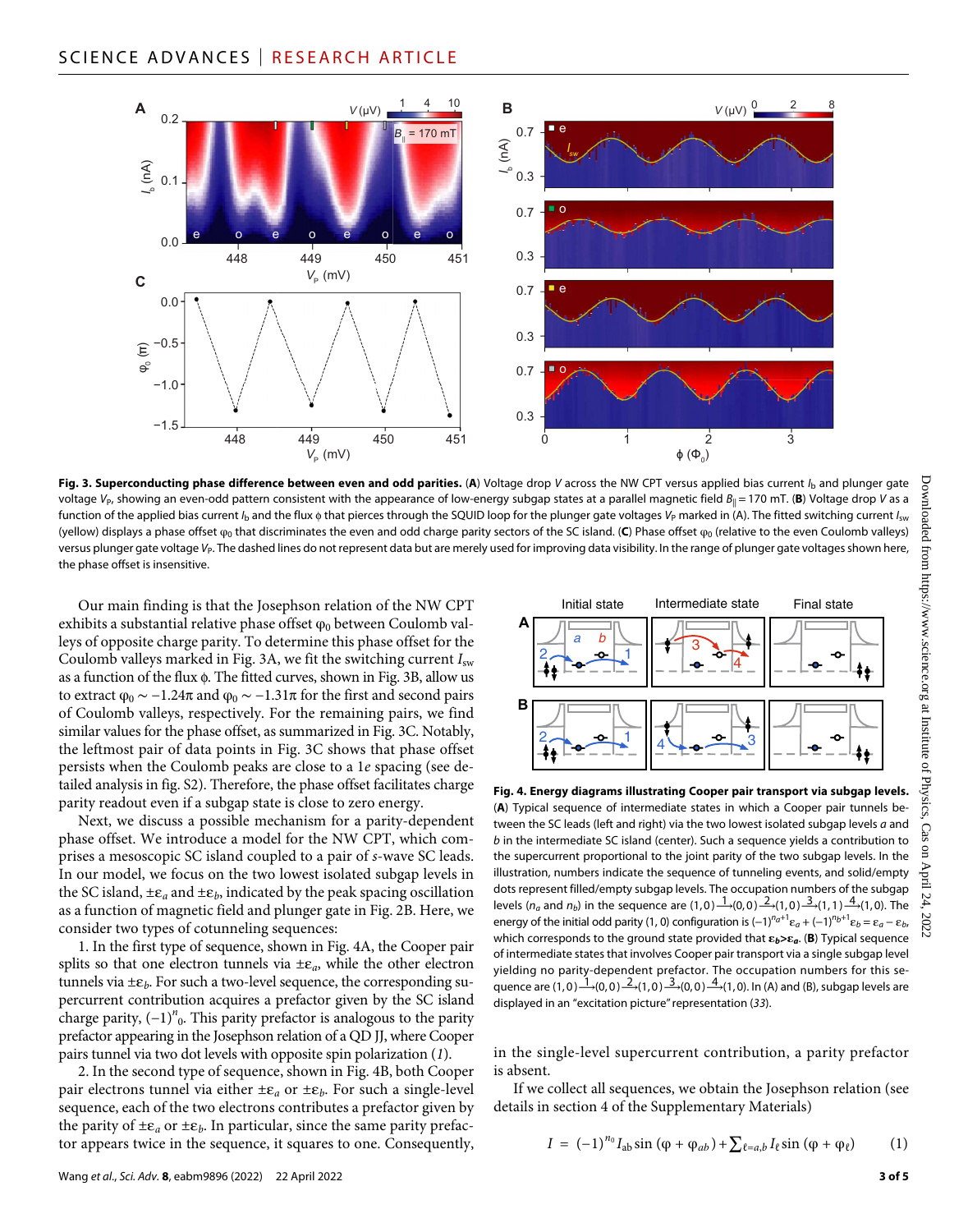Here,  $I_{ab}$  and  $I_{\ell}$  are amplitudes, which are 1*e* periodic in the gate charge if the lowest subgap level is at zero energy. Furthermore, the phase offsets  $\varphi_\ell$  arise if the subgap states couple inequivalently to the SC leads (see equation 17 in the Supplementary Materials for the detailed condition on the tunneling amplitudes) and if, due to time-reversal symmetry breaking, the tunnel couplings acquire complex phase factors.

We now highlight two differences between the NW CPT and a QD JJ: First, the island which mediates the Josephson current is in an SC state, not a normal state as for a QD JJ. Consequently, not only conventional tunneling events can occur but also anomalous tunneling events in which an electron is created/destroyed on both the SC island and the leads. Second, for a QD JJ, the wave functions on the dot are highly localized, which justifies a point-like tunneling contact. In comparison, for an NW CPT, the subgap level wave functions can be extended, which induces longer-range island-lead tunnel couplings. In particular, such longer-range couplings can break the mirror symmetry, due to the combined effect of spin-orbit coupling and magnetic field in the tunneling region, and lead to additional contributions to  $φ<sub>ab</sub>$ ,  $φ<sub>ε</sub>$ .

Returning to Eq. 1, the total phase offset is  $\varphi_{n0} \equiv \arg \left[ (-1)^n \partial_{ab} e^{i\varphi_{ab}} + \right]$  $\sum_{\ell} I_{\ell} e^{i\varphi_{\ell}}$ ], and the relative phase offset between the parity sectors is  $\varphi_0 \equiv \varphi_{n0+1} - \varphi_{n0}$ . In these expressions, the parity prefactor flips upon tuning the gate charge of the SC island between different charge parity sectors. As a result of these parity flips, the phase offset does not exhibit a 1*e* periodicity in the gate charge even if one of the subgap states is at zero energy. Instead, if  $I_{ab} \neq 0$ ,  $\varphi_0$  is always 2*e* periodic and permits the measurement of the parity of the lowest subgap level. To practically enable such parity measurements, the two-level contribution should be sizable,  $I_{ab} \gg I_{\ell}$ . Also, to avoid thermal excitations, the temperature *T* should be small compared to the level separation  $|\varepsilon_a \varepsilon_b$ |. Therefore interestingly, if  $|\varepsilon_a - \varepsilon_b| \gtrsim T$ , the parity prefactor measures the joint parity of  $\pm \varepsilon_a$  and  $\pm \varepsilon_b$ . Such joint parity measurements could be leveraged for entangling qubits stored in the subgap levels of SC islands (*15*–*20*).

So far, we have discussed a regime with substantial  $\varphi_0$  for parity readout with maximal resolution. However, such an ideal situation is not always realized. In Fig. 5A, we display the phase offset versus plunger gate voltage for multiple magnetic field values. For a selection of data points, we also show the fitted switching current *I*sw in Fig. 5B. Detailed analysis is shown in figs. S3 to S5. In comparison, there is another regime in which NW CPT exhibits phase independence on its parity (see details in figs. S6 and S7). In Fig. 5, our findings are twofold: First, we observe that the phase offset for subsequent Coulomb valley pairs is tunable by the magnetic field and the plunger gate voltage. Such a tunability arises because both control parameters change the support of the subgap level wave function and, thereby, alter the lead-island Josephson couplings. Second, we find that the phase offset decreases upon increasing the magnetic field. This decrease suggests that the level separation between the lowest-energy and higher-energy subgap states increases so that the supercurrent contribution with the parity-dependent prefactor becomes energetically unfavorable. As a result, in this regime, the NW CPT exhibits a phase dependence that is only weakly dependent on its parity.

#### **DISCUSSION**

In summary, we have studied the Josephson relation of an InSb-Al NW CPT. We have demonstrated that upon applying a magnetic field, subgap levels arise in the SC island and mediate a supercurrent with



**Fig. 5. Tunable phase offset.** (A) Phase offset  $φ_0$  versus plunger gate voltage  $V_P$ for various parallel magnetic fields *B*||. The dashed lines do not represent data but are merely used for improving data visibility. The phase offset is sensitive to both plunger gate voltage and magnetic field variations. (**B**) Voltage drop *V* as a function of the applied bias current *I*<sub>b</sub> and the SQUID flux  $\phi$  for a parallel magnetic field  $B_{\parallel}$  = 160 mT. The switching current *I*<sub>sw</sub> (yellow) displays a phase offset  $\varphi_0$  between even (e) and odd (o) Coulomb valleys of the SC island that is tunable by the plunger gate voltage V<sub>P</sub>.

a parity-dependent phase offset. We have shown that the phase offset persists when the subgap state approaches zero energy and enables parity readout of the lowest energy subgap state. Such a supercurrent parity readout could be useful for the manipulation (*15*–*20*) and protection (*21*, *22*) of qubits stored in the isolated subgap levels of SC islands (*23*–*27*).

#### **METHODS**

#### **Device fabrication**

The InSb NWs used in the experiment were grown on an indium phosphide substrate by metalorganic vapor-phase epitaxy. In the molecular beam epitaxy chamber, Al flux was deposited along a specific direction to form Al shadows on InSb NWs by neighboring NWs (*28*). InSb-Al NWs with shadows were transferred onto a doped Si/SiO*x* substrate using a nanomanipulator installed inside a scanning electron microscope. NbTiN superconductor was sputter deposited right after Ar etching dedicated to removing the oxidized layer. Subsequently, 30-nm SiN*x* was sputter deposited to work as a dielectric layer, and 10/120-nm Ti/Au was used as a top gate.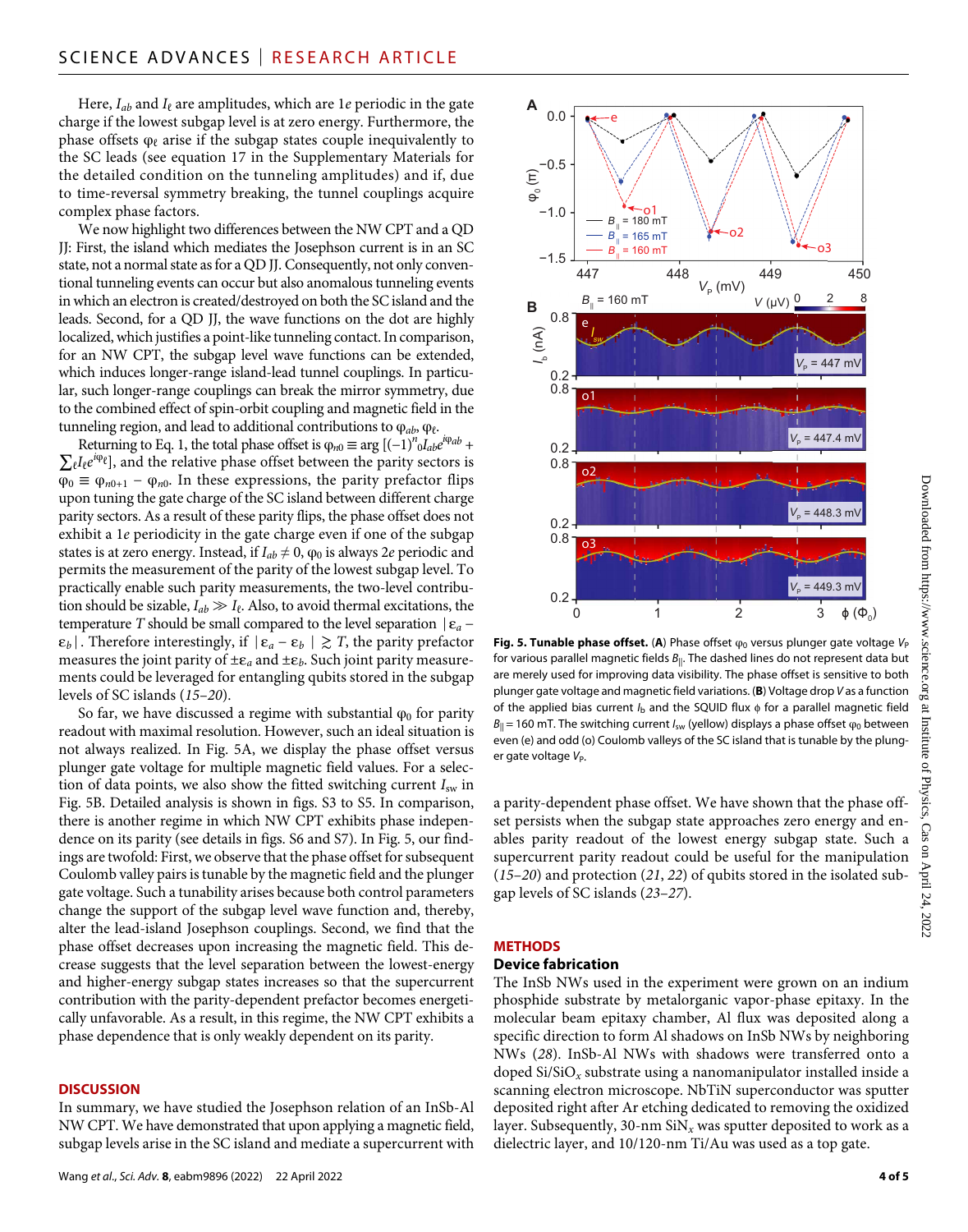#### **Transport measurement**

The sample was measured at a base temperature of ∼20 mK in an Oxford dry dilution refrigerator equipped with a vector magnet. Differential conductance was measured by applying small AC lockin excitation superimposed on a DC voltage and then measuring AC and DC current through the device. Typically, low frequency of  $\sim$ 27 Hz and AC excitation amplitude of  $\sim$ 10 µV were used for lockin measurement. In current bias measurement, current was applied through the device while monitoring voltage drop on device. The direction of the magnetic field was aligned with respect to the In-Sb-Al island arm by detecting the supercurrent of CPT while rotating the magnetic field direction.

#### **SUPPLEMENTARY MATERIALS**

Supplementary material for this article is available at [https://science.org/doi/10.1126/](https://science.org/doi/10.1126/sciadv.abm9896) [sciadv.abm9896](https://science.org/doi/10.1126/sciadv.abm9896)

#### **REFERENCES AND NOTES**

- 1. B. I. Spivak, S. A. Kivelson, Negative local superfluid densities: The difference between dirty superconductors and dirty Bose liquids. *Phys. Rev. B* **43**, 3740–3743 (1991).
- 2. J. A. van Dam, Y. V. Nazarov, E. P. A. M. Bakkers, L. P. Kouwenhoven, Supercurrent reversal in quantum dots. *Nature (London)* **442**, 667–670 (2006).
- 3. D. Razmadze, E. C. T. O'Farrell, P. Krogstrup, C. M. Marcus, Quantum dot parity effects in trivial and topological Josephson junctions. *Phys. Rev. Lett.* **125**, 116803 (2020).
- 4. A. Zazunov, R. Egger, T. Jonckheere, T. Martin, Anomalous Josephson current through a spin-orbit coupled quantum dot. *Phys. Rev. Lett.* **103**, 147004 (2009).
- 5. A. Brunetti, A. Zazunov, A. Kundu, R. Egger, Anomalous Josephson current, incipient time-reversal symmetry breaking, and Majorana bound states in interacting multilevel dots. *Phys. Rev. B* **88**, 144515 (2013).
- 6. D. B. Szombati, S. Nadj-Perge, D. Car, S. R. Plissard, E. P. A. M. Bakkers, L. P. Kouwenhoven, Josephson  $\phi_0$ -junction in nanowire quantum dots. *Nat. Phys.* **12**, 568–572 (2016).
- 7. C. Schrade, S. Hoffman, D. Loss, Detecting topological superconductivity with φ<sub>0</sub> Josephson junctions. *Phys. Rev. B* **95**, 195421 (2017).
- 8. T. A. Fulton, P. L. Gammel, D. J. Bishop, L. N. Dunkleberger, G. J. Dolan, Observation of combined Josephson and charging effects in small tunnel junction circuits. *Phys. Rev. Lett.* **63**, 1307–1310 (1989).
- 9. L. J. Geerligs, V. F. Anderegg, J. Romijn, J. E. Mooij, Single Cooper-pair tunneling in small-capacitance junctions. *Phys. Rev. Lett.* **65**, 377–380 (1990).
- 10. M. T. Tuominen, J. M. Hergenrother, T. S. Tighe, M. Tinkham, Experimental evidence for parity-based 2*e* periodicity in a superconducting single-electron tunneling transistor. *Phys. Rev. Lett.* **69**, 1997–2000 (1992).
- 11. D. J. van Woerkom, A. Geresdi, L. P. Kouwenhoven, One minute parity lifetime of a NbTiN Cooper-pair transistor. *Nat. Phys.* **11**, 547–550 (2015).
- 12. J. van Veen, A. Proutski, T. Karzig, D. I. Pikulin, R. M. Lutchyn, J. Nygård, P. Krogstrup, A. Geresdi, L. P. Kouwenhoven, J. D. Watson, Magnetic-field-dependent quasiparticle dynamics of nanowire single-Cooper-pair transistors. *Phys. Rev. B* **98**, 174502 (2018).
- 13. A. Proutski, D. Laroche, B. Van 'T Hooft, P. Krogstrup, J. Nygård, L. P. Kouwenhoven, A. Geresdi, Broadband microwave spectroscopy ofsemiconductor nanowire-based Cooper-pair transistors. *Phys. Rev. B* **99**, 220504 (2019).
- 14. C. Schrade, L. Fu, Andreev or Majorana, Cooper finds out. arXiv[:1809.06370](https://arxiv.org/abs/1809.06370) [cond-mat. mes-hall] (2018).
- 15. C. W. J. Beenakker, D. DiVincenzo, C. Emary, M. Kindermann, Charge detection enables free-electron quantum computation. *Phys. Rev. Lett.* **93**, 020501 (2004).
- 16. W. Mao, D. V. Averin, R. Ruskov, A. N. Korotkov, Mesoscopic quadratic quantum measurements. *Phys. Rev. Lett.* **93**, 056803 (2004).
- 17. H.-A. Engel, D. Loss, Fermionic Bell-state analyzer forspin qubits. *Science* **309**, 586–588 (2005).
- 18. K. Lalumière, J. M. Gambetta, A. Blais, Tunable joint measurements in the dispersive regime of cavity QED. *Phys. Rev. A* **81**, 040301 (2010).
- 19. R. Ionicioiu, Entangling spins by measuring charge: A parity-gate toolbox. *Phys. Rev. A* **75**, 032339 (2007).
- 20. W. Pfaff, T. H. Taminiau, L. Robledo, H. Bernien, M. L. Markham, D. J. Twitchen, R. Hanson, Demonstration of entanglement-by-measurement ofsolid-state qubits. *Nat. Phys.* **9**, 29–33 (2013).
- 21. C. K. Andersen, A. Remm, S. Balasiu, S. Krinner, J. Heinsoo, J.-C. Besse, M. Gabureac, A. Wallraff, C. Eichler, Entanglement stabilization using ancilla-based parity detection and real-time feedback in superconducting circuits. *npj Quantum Inf.* **5**, 69 (2019).
- 22. C. C. Bultink, T. E. O'Brien, R. Vollmer, N. Muthusubramanian, M. W. Beekman, M. A. Rol, X. Fu, B. Tarasinski, V. Ostroukh, B. Varbanov, A. Bruno, L. DiCarlo, Protecting quantum

entanglement from leakage and qubit errors via repetitive parity measurements. *Sci. Adv.* **6**, eaay3050 (2020).

- 23. D. Aasen, M. Hell, R. V. Mishmash, A. Higginbotham, J. Danon, M. Leijnse, T. S. Jespersen, J. A. Folk, C. M. Marcus, K. Flensberg, J. Alicea, Milestones toward Majorana-based quantum computing. *Phys. Rev. X* **6**, 031016 (2016).
- 24. S. Plugge, A. Rasmussen, R. Egger, K. Flensberg, Majorana box qubits. *New J. Phys.* **19**, 012001 (2017).
- 25. T. Karzig, C. Knapp, R. M. Lutchyn, P. Bonderson, M. B. Hastings, C. Nayak, J. Alicea, K. Flensberg, S. Plugge, Y. Oreg, C. M. Marcus, M. H. Freedman, Scalable designs for quasiparticle-poisoning-protected topological quantum computation with Majorana zero modes. *Phys. Rev. B* **95**, 235305 (2017).
- 26. C. Schrade, L. Fu, Majorana superconducting qubit. *Phys. Rev. Lett.* **121**, 267002 (2018).
- 27. C. Schrade, L. Fu, Quantum Computing with Majorana Kramers Pairs. arXiv[:1807.06620](https://arxiv.org/abs/1807.06620)  [cond-mat.mes-hall] (2018).
- 28. S. Gazibegovich, D. Car, H. Zhang, S. C. Balk, J. A. Logan, M. W. A. de Moor, M. C. Cassidy, R. Schmits, D. Xu, G. Wang, P. Krogstrup, R. L. M. Op het Veld, J. Shen, D. Bouman, B. Shojaei, D. Pennachio, J. S. Lee, P. J. van Veldhoven, S. Koelling, M. A. Verheijen, L. P. Kouwenhoven, C. J. Palmstrøm, E. P. A. M. Bakkers, Epitaxy of advanced nanowire quantum devices. *Nature* **548**, 434–438 (2017).
- 29. S. M. Albrecht, A. P. Higginbotham, M. Madsen, F. Kuemmeth, T. S. Jespersen, J. Nygård, P. Krogstrup, C. M. Marcus, Exponential protection of zero modes in Majorana islands. *Nature* **531**, 206–209 (2016).
- 30. J. Shen, S. Heedt, F. Borsoi, B. van Heck, S. Gazibegovich, R. L. M. Op het Veldd, D. Car, J. A. Logan, M. Pendharkar, S.J.J. Ramakers, G. Wang, D. Xu, D. Bouman, A.Geresdi, C.J. Palmstrøm, E. P. A. M. Bakker, L. P. Kouwenhoven, Parity transitions inthesuperconducting ground state ofhybrid InSb-Al Coulomb islands. *Nat. Commun.* **9**, 4801 (2018).
- 31. J. Shen, G. W. Winkler, F. Borsoi, S. Heedt, V. Levajac, J.-Y. Wang, D. vanDriel, D. Bouman, S. Gazibegovic, R. L. M. Op Het Veld, D. Car, J. A. Logan, M. Pendharkar, C. J. Palmstrøm, E. P. A. M. Bakkers, L. P. Kouwenhoven, B. van Heck, Full parity phase diagram of a proximitized nanowire island. *Phys. Rev. B* **104**, 045422 (2021).
- 32. S. Vaitiekenas, M. T. Deng, J. Nygård, P. Krogstrup, C. M. Marcus, Effective *g* factor ofsubgap states in hybrid nanowires. *Phys. Rev. Lett.* **121**, 037703 (2018).
- 33. L. Bretheau, Localized Excitations in Superconducting Atomic Contacts: PROBING THE ANDREEV DOUBLET, thesis, CEA-Saclay, Gif-sur-Yvette Cedex (2013).
- 34. V. Ambegaokar, B. I. Halperin, Voltage due to thermal noise in the dc Josephson effect. *Phys. Rev. Lett.* **22**, 1364–1366 (1969).
- 35. H. Ingerslev Jørgensen, T. Novotný, K. Grove-Rasmussen, K. Flensberg, P. E. Lindelof, Critical current 0− transition in designed Josephson quantum dot junctions. *Nano Lett.* **7**, 2441–2445 (2007).
- 36. A. C. C. Drachmann, H. J. Suominen, M. Kjaergaard, B. Shojaei, C. J. Palmstrøm, C. M. Marcus, F. Nichele, Proximity effect transfer from NbTi into a semiconductor heterostructure via epitaxial aluminum. *Nano Lett.* **17**, 1200–1203 (2017).
- 37. M. Tinkham, *Introduction to Superconductivity* (Dover Publications, INC. ed. 2, 2004).
- 38. J. G. Kroll, Magnetic field compatible hybrid circuit quantum electrodynamics, thesis, Delft University of Technology, Delft (2019).
- 39. A. J. Annunziata, D. F. Santavicca, L. Frunzio, G. Catelani, M. J. Rooks, A. Frydman, D. E. Prober, Tunable superconducting nanoinductors. *Nanotechnology* **21**, 445202 (2010).

**Acknowledgments:** We are grateful to R. Lutchyn, B. van Heck, M. de Moor, C.-X. Liu, and M. P. Vidal for the fruitful discussions. **Funding:** J.S. acknowledges support from the National Science Foundation of China under grant nos. 12174430 and 92065203, Chinese Academy of Sciences under grant no. XDB33000000, the Beijing Nova Program under grant no. Z211100002121144, and the Synergic Extreme Condition User Facility. The work of G.B. has been supported by NWO (715.016.001). This work has been supported by the Dutch Organization for Scientific Research (NWO), the Foundation for Fundamental Research on Matter (FOM), and Microsoft Corporation Station Q. **Author contributions:** J.-Y.W. and J.S. conceived the experiment. J.-Y.W. and J.S. fabricated the device. J.-Y.W., J.S., and D.v.D. performed the measurements. C.S. and L.F. did the theory simulations. K.L. helped transfer the nanowires. S.G., G.B., R.L.M.O.h.V., J.S.L., M.P., C.P.D., C.J.P., and E.P.A.M.B. carried out the material growth. J.-Y.W., J.S., C.S., V.L., and L.P.K. discussed and analyzed the data. C.S., J.S., and J.-Y.W. wrote manuscript with input from all authors. **Competing interests:** The authors declare that they have no competing interests. **Data and materials availability:** All data needed to evaluate the conclusions in the paper are present in the paper and/or the Supplementary Materials. The authors declare that all of the raw data together with analysis files are available at [https://doi.org/10.5281/zenodo.5075186.](https://doi.org/10.5281/zenodo.5075186)

Submitted 30 October 2021 Accepted 7 March 2022 Published 22 April 2022 10.1126/sciadv.abm9896